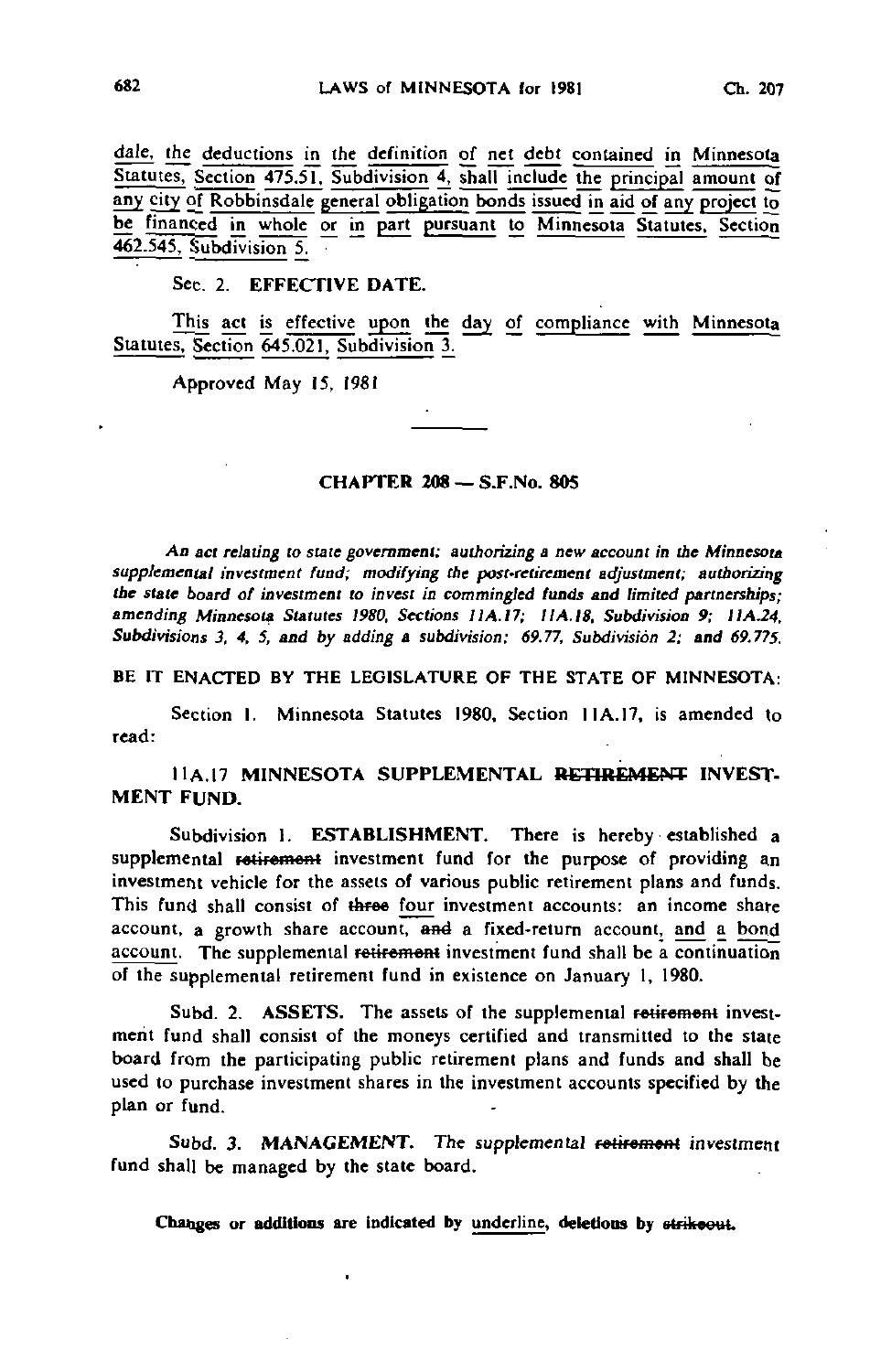Subd. 4. INVESTMENT. The assets of the supplemental retirement investment fund shall be invested by the state board subject to the provisions of section 11A.24; provided, however, that the fixed-return account and the bond account shall be invested entirely in debt obligations and the growth share account shall be invested as follows:

(a) Up to 100 percent of the book value may be invested in corporate stocks;

(b) Up to six percent of the book value may be invested in the stock of any one corporation;

(c) Up to ten percent of the book value may be invested in corporate stocks which do not conform with the dividend standard provided for in section 11A.24.

Subd. 5. PARTICIPATING PUBLIC RETIREMENT PLANS OR FUNDS. Any public retirement plan or fund authorized or required by law to invest its assets in the supplemental retirement investment fund may from time to time as provided by law certify moneys to the state board for the purchase of investment shares in the investment accounts of the supplemental retirement investment account. The state board shall credit each purchase of investment shares to the appropriate participating public retirement plan or fund and shall confirm each purchase in writing to the appropriate plan or fund. Each participating public retirement plan or fund shall maintain adequate records to account for moneys certified to the supplemental retirement investment fund.

Subd. 6. PARTICIPATION IN FUND. Each public retirement plan or fund which has certified moneys to the state board for investment in the supplemental retirement investment fund shall have a participation in each investment account of the fund in which it has moneys invested. The participation shall be determined by the ratio of the number of shares credited to the public retirement plan or fund to the total number of shares in that account.

Subd. 7. PURCHASE OF SHARES. The state board shall allocate shares in the investment account or accounts at least monthly following the receipt of the funds for purchase of shares from the public retirement plan or fund as specified in the certification. The purchase price for shares shall be determined using the procedure specified in subdivision 9.

Subd. 8. REDEMPTION OF SHARES. The state board shall redeem shares in the investment account or accounts on the first business day after the valuation date next following the receipt of the request for redemption of shares from the public retirement plan or fund. The redemption value for shares shall be determined using the procedure specified in subdivision 9. Moneys representing the value of the redeemed shares shall be transmitted to the public retirement plan or fund making the request.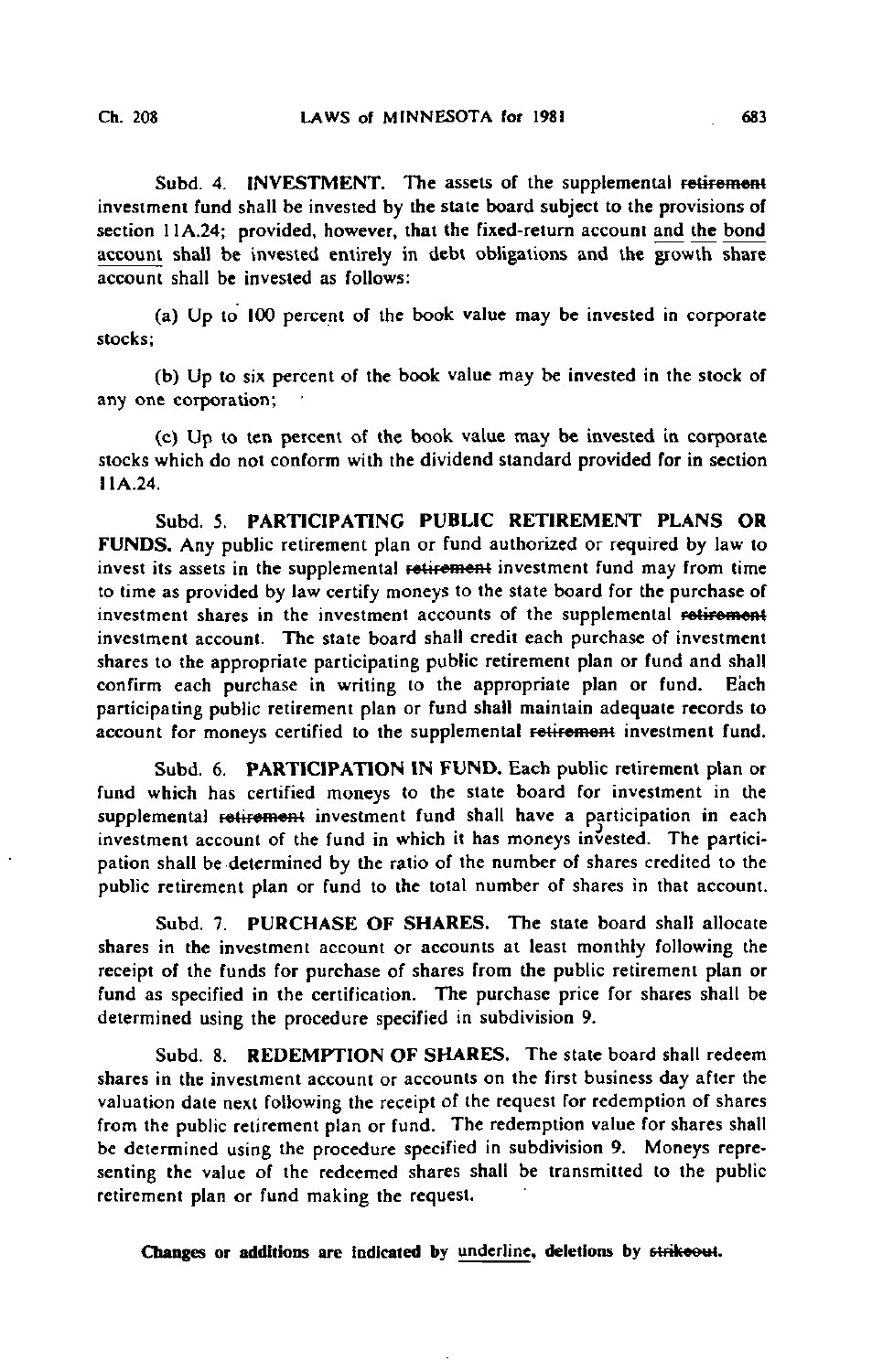Subd. 9. VALUATION OF INVESTMENT SHARES. The value of investment shares in the income share investment account or in the growth share investment account shall be determined by dividing the total market value of the securities constituting the respective account by the total number of shares then outstanding in the investment account. Whenever the value of investment shares of an investment account has exceeded \$10 per share for a period of six consecutive months, each investment share in the investment account may be split at the direction of the board on a two new shares for one prior share basis. The value of investment shares in the fixed-return investment account and the bond account shall be \$5 per share; provided, however, if the  $f$ ixed-return investment account shares are redeemed by a public retirement fund where the shares are not attributable to the individual account of any person prior to the expiration of the multi-year period set by the board for the payment of the applicable assumed rate, the value of the investment shares shall be at market value. Terms as to withdrawal schedules will be agreed upon by the public retirement fund and the state board. Notwithstanding the provisions of section 11A.12, the investment income earned by the fixed-return investment account shall be used to purchase additional shares on behalf of each participating public retirement plan or fund.

Subd. 10. CERTIFICATIONS FOR INVESTMENT AND RE-QUESTS FOR REDEMPTION. The state board may specify the required forms for certifications of moneys for investment and requests for redemption of investment shares and may require the filing of any other documents which it deems necessary.

Subd. 11. PROSPECTUS. Annually, on or before July 1, the state board shall prepare and shall issue a prospectus for the supplemental retirement investment fund with separate exhibits for each investment account. The exhibit for each account shall list for each security representing the current assets of the account the following items, whichever are applicable:

- (1) The purchase price of the security;
- (2) The current market value of the security;
- (3) The current dividend or interest rate of the security;

(4) The rating of a debt security issued by a nationally recognized rating agency if it is other than a security issued or guaranteed by the United States government.

The prospectus shall set forth the statutory provisions governing the supplemental retirement investment account.

Sufficient copies of the prospectus shall be transmitted to each public retirement plan or fund participating in the supplemental retirement investment account to meet the plan or fund's distribution requirements. Ten copies of the prospectus shall be filed with the director of the legislative reference library.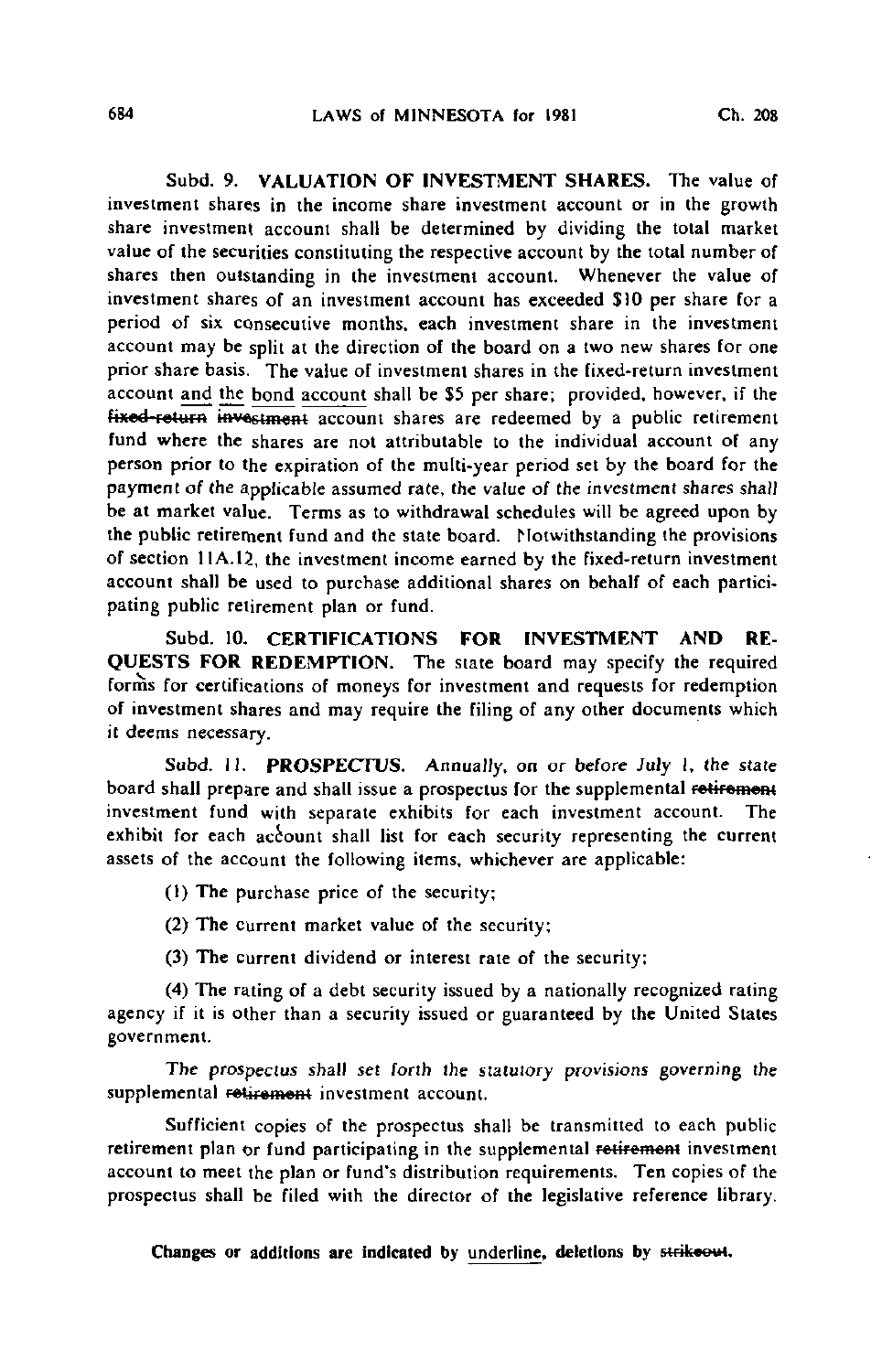Subd. 12. DEFERRED YIELD ADJUSTMENT ACCOUNT FOR THE BOND ACCOUNT OF THE SUPPLEMENTAL INVESTMENT FUND. There is hereby established a deferred yield adjustment account which shall be increased by the sale or disposition of any debt securities at less than book value and shall be decreased by the sale or disposition of debt securities at more than book value. At the end of each fiscal year, a portion of the balance of this account shall be offset against the investment income for that year. The annual portion of the balance to be offset shall be proportional to the reciprocal of the period over which the established rate was set, unless the amounts are offset by gains on the future sales of securities. In any fiscal year in which the gains on the sales of debt securities exceed the discounts realized on the sales of such securities, the excess shall be used to reduce the balance of the account.

Subd. 42 13. RATE OF INTEREST FOR FIXED RETURN ACCOUNT AND BOND ACCOUNT. At the beginning of each fiscal year, the state board shall set an assumed interest rate for moneys invested in the account accounts during that year, with the rate applicable to all sums invested during that 12 month period. At the end of the 12 months, the state board may determine for the bond account the period over which the assumed established rate is to apply to funds so invested, depending on the average yield and maturity of the securities purchased. At the end of the 12 months, the state board may determine the annual rate for moneys invested in the fixed return account based on the average yield for the year. Any earnings accrued to the account accounts above the rate earlier indicated may be used to purchase additional shares on behalf of each participating public retirement plan or fund at fiscal year end after necessary reserves are established.

Sec. 2. Minnesota Statutes 1980, Section 11A.18, Subdivision 9, is amended to read:

Subd. 9. CALCULATION OF POST-RETIREMENT ADJUST-MENT. Annually, following June 30, the state board shall determine whether a post-retirement adjustment shall be payable and shall determine the amount of any post-retirement adjustment which shall be payable.

(1) The state board shall determine whether a post-retirement adjustment shall be payable using the following procedure:

(a) The state board shall determine the amount of dividends, interest, accruals and realized equity capital gains or losses applicable to the most recent fiscal year ending June 30;

(b) The participating public pension funds or plans shall determine the amount of reserves required for every annuitant and benefit recipient as of the current June 30. Every annuitant or benefit recipient who has been receiving an annuity or benefit for at least one year as of the current June 30 shall be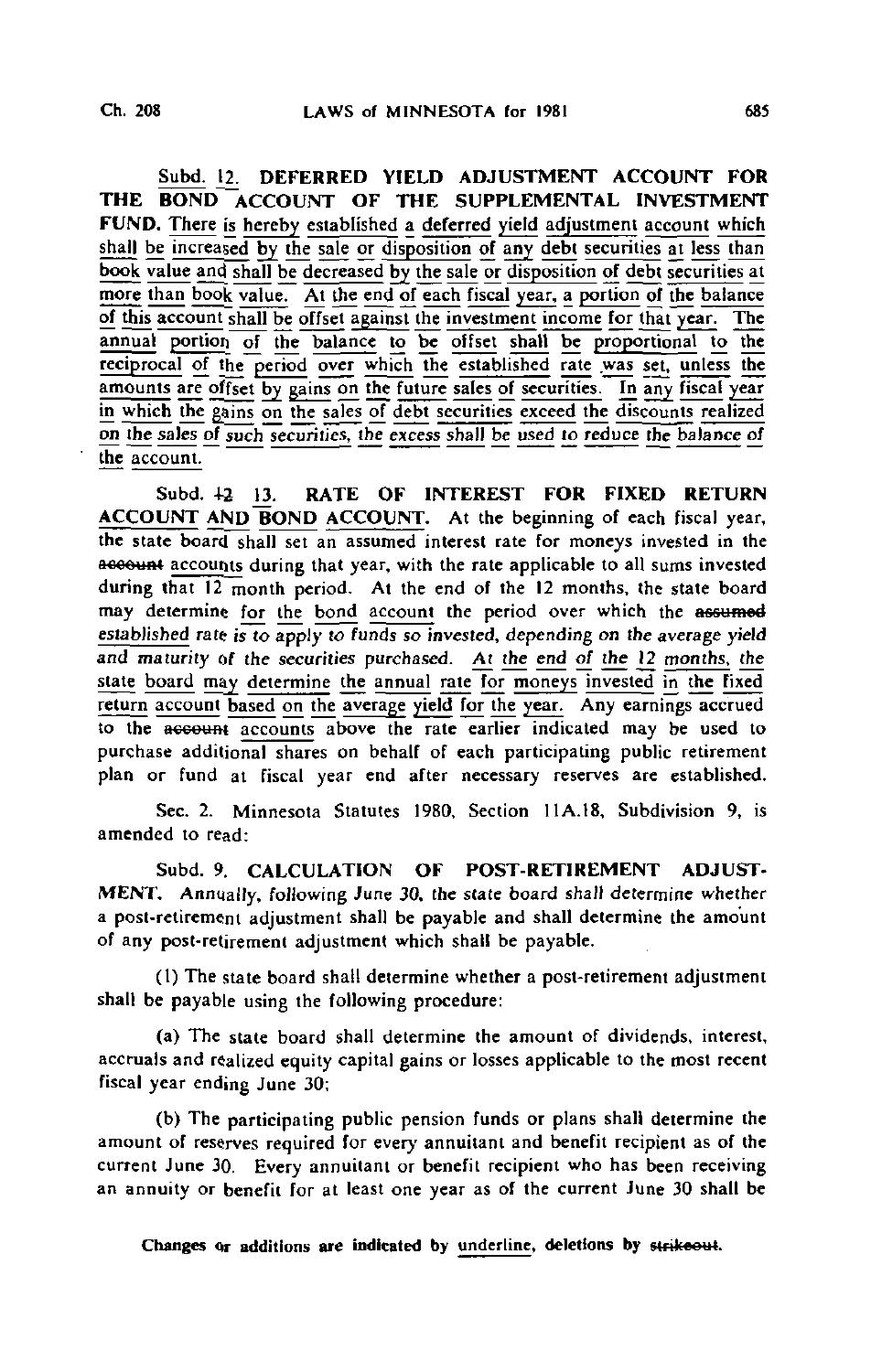eligible to receive a post-retirement adjustment. Each fund shall report separately the amount of the reserves for those annuitants and benefit recipients who are eligible to receive a post-retirement benefit adjustment and those annuitants and benefit recipients who are not eligible to receive a post-retirement adjustment. The amount of the required reserves shall be certified to the board as soon as is practical following the current June 30;

(c) The state board shall determine the amount of investment income required to equal five percent of the required reserves as of the preceding June 30 adjusted by five percent of each transfer in or transfer out multiplied by the fraction of a year from the date of transfer to the current June 30. This amount of required investment income shall be subtracted from the actual amount of investment income determined pursuant to clause (1)(a), to determine the amount of excess investment income. If this amount is positive, then a post-retirement adjustment may be paid.

(2) The state board shall determine the amount of any post-retirement adjustment which is payable using the following procedure:

(a) The state board shall determine the amount of excess investment income by the method indicated in clause (1);

(b) The participating public pension funds and plans shall certify to the state board the total required reserves as of the first of January next following the end of the fiscal year'for the annuitants and benefit recipients eligible to receive the post-retirement adjustment as determined by clause  $(l)(b)$ . The required reserves shall be determined on the assumption that all annuitants and benefit recipients eligible to receive the post-retirement adjustment will be alive on the January 1 in question;

(c) If the state board determines that the book value of the assets of the fund is less than an amount equal to 100 percent of the current June 30 required reserves, with the book value and required reserves to be determined after the adjustments provided for in subdivision 11, then the board: shall allocate 25 percent of. the excess investment income as an asset of the fund. The excess investment income allocated as an asset of the fund shall not exceed the difference between book value and required reserves. The remaining ?5 percent will amount shall be termed available for distribution. The book value of assets on any given date shall be the eest of equity investments and the amortized cost of fixed income investments, net assets at cost less the excess investment income determined pursuant to clause (I) (c);

(d) The resulting total amount available for distribution shall be increased by 2-1/2 percent, and the result shall be stated as a percentage of the total required reserves pursuant to clause  $(2)(b)$ , and if the percentage is equal to or greater than one percent, the amount shall be certified to each participating public pension fund or plan as the amount of the post-retirement adjust-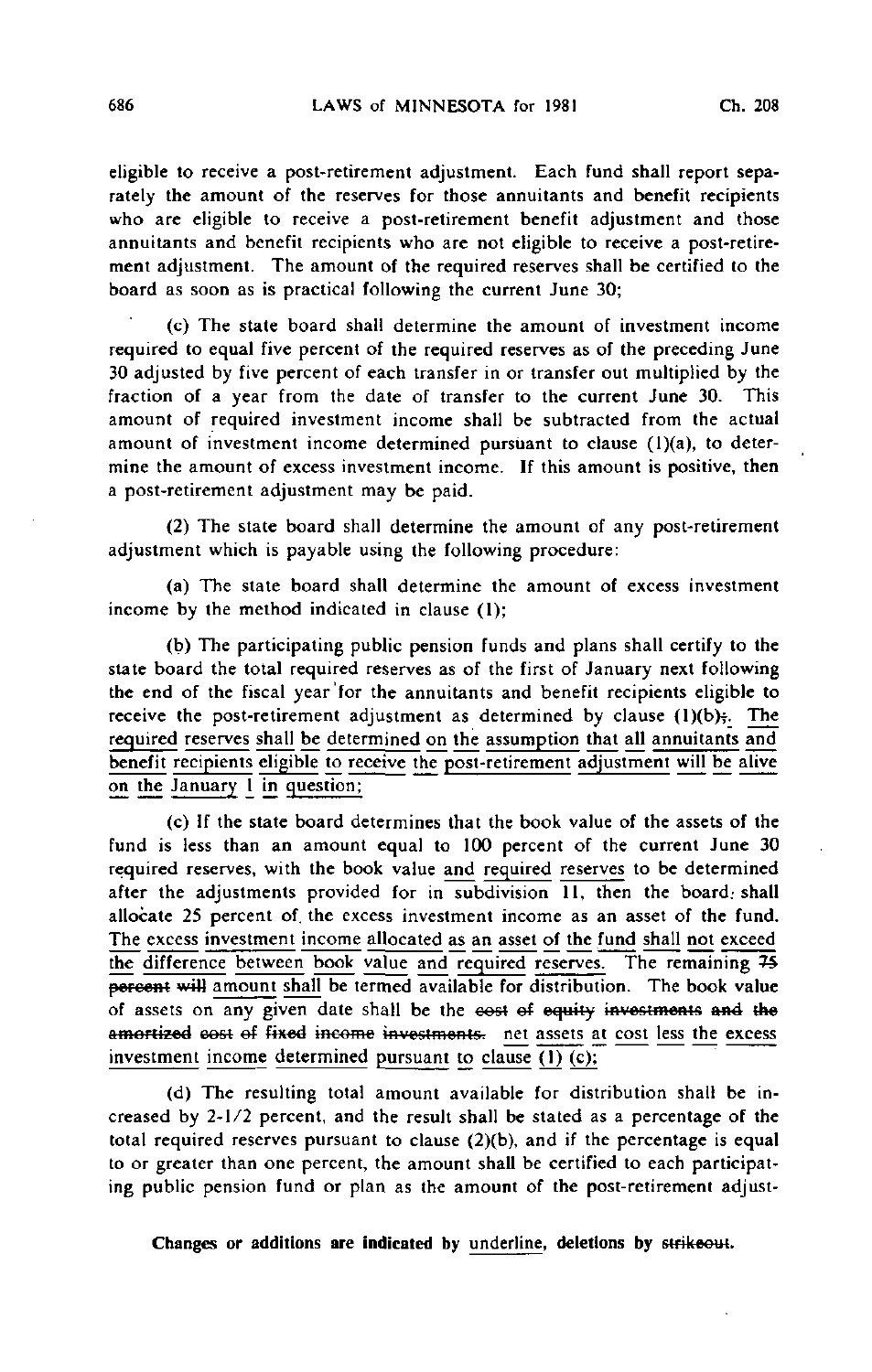meni. If the percentage is less than one percent, the amount shall be credited to a separate reserve established for this purpose. The reserve shall be invested in the same manner as all other assets of the fund and shall be credited with any investment income as specified in clause  $(1)(a)$ . Amounts credited to the reserve shall be utilized in determining a post-retirement adjustment in the subsequent year. The amount certified shall be carried to five decimal places and stated as a percentage.

Sec. 3. Minnesota Statutes 1980, Section 11A.24, Subdivision 3, is amended to read:

Subd. 3. CORPORATE OBLIGATIONS. The state board may invest funds in bonds, notes, debentures, transportation equipment obligations, or any other longer term evidences of indebtedness issued or guaranteed by a corporation organized under the laws of the United States or any state thereof, or the Dominion of Canada or any province thereof if they conform to the following provisions:

(a) The principal and interest of obligations of corporations incorporated or organized under the laws of the Dominion of Canada or any province thereof shall be payable in United States dollars;

(b) The consolidated net pretax earnings of corporations other than finance corporations shall have been on average for the preceding five years at least 1.5 times the annual interest charges on total funded debt applicable to that period;

(c) The consolidated net pretax earnings of banks and finance corporations shall have been on average for the preceding five years at least 1.2 times the annual interest charges on total funded debt applicable to that period;

 $(d)$  Obligations shall be rated among the top three four quality categories by a nationally recognized rating agency or if unrated, then the corporation shall have other comparably secured issues similarly rated or the consolidated net pretax earnings of the corporation shall have been on average for the preceding five fiscal years at least twice the ratios required in clauses (b) and (c).

Sec. 4. Minnesota Statutes 1980, Section 11A.24, Subdivision 4, is amended to read:

Subd. 4. OTHER OBLIGATIONS. The state board may invest funds in bankers acceptances, certificates of deposit, commercial paper, mortgage participation certificates and pools, repurchase agreements and reverse repurchase agreements and savings accounts if they conform to the following provisions:

(a) Bankers acceptances of United States banks shall be limited to those eligible for purchase by the Federal Reserve System;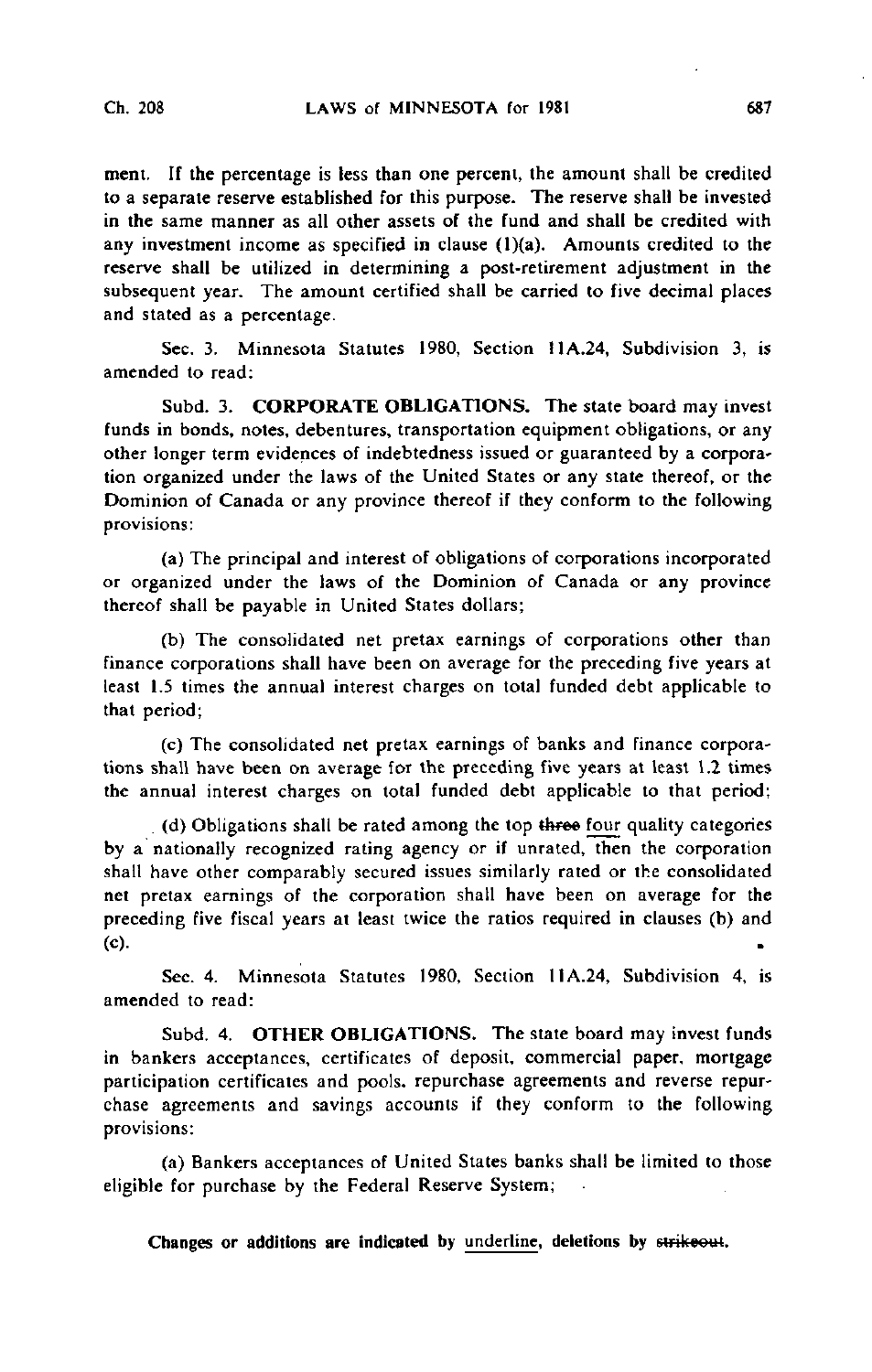(b) Certificates of deposit shall be limited to those issued by banks and savings institutions that meet the collateral requirements established in section 9.031, unless sufficient volume is unavailable at competitive interest rates. In that event, noncollateralized certificates of deposit may be purchased from United States banks and savings institutions that are rated in the highest quality category by a nationally recognized rating agency;

(c) Commercial paper shall be limited to those issued by United States corporations or their Canadian subsidiaries, shall be of the highest quality and mature in 270 days or less;

(d) Mortgage participation or pass through certificates and evidencing interests in pools secured by of first mortgages or trust deeds on improved real estate located in the United States where there is a guarantee of replacement by a note or bond of comparable value and security in the event of a default, and where the loan to value ratio for each loan as calculated in accordance with section 61A.28, subdivision 3 does not exceed 80 percent for fully amortizable residential properties and in all other respects meets the requirements of section 61A.28, subdivision 3.

(e) Repurchase agreements and reverse repurchase agreements shall be limited to the securities described in subdivision 2, clause (a);

(f) Savings accounts shall be limited to those fully insured by the Federal Deposit Insurance Corporation or the Federal Savings and Loan Insurance Corporation.

Sec. 5. Minnesota Statutes 1980, Section 11A.24, Subdivision 5, is amended to read:

Subd. 5. CORPORATE STOCKS. The state board may invest funds in stocks or convertible issues of any corporation organized under the laws of the United States or the states thereof, the Dominion of Canada or its provinces, or any corporation listed on the New York Stock Exchange or the American Stock Exchange, if they conform to the following provisions:

(a) The aggregate value of corporate stock investments, as adjusted for realized profits and losses, shall not exceed 50 75 percent of the book market value of a fund, less the aggregate value of investments pursuant to subdivision 6;

(b) Investments in any one corporation shall not exceed three five percent of the book market value of a fund;

(c) Investments shall not exceed five percent of the total outstanding shares of any one corporation;

(d) Cash dividends on corporate stock investments shall have been earned and paid for the preceding five years;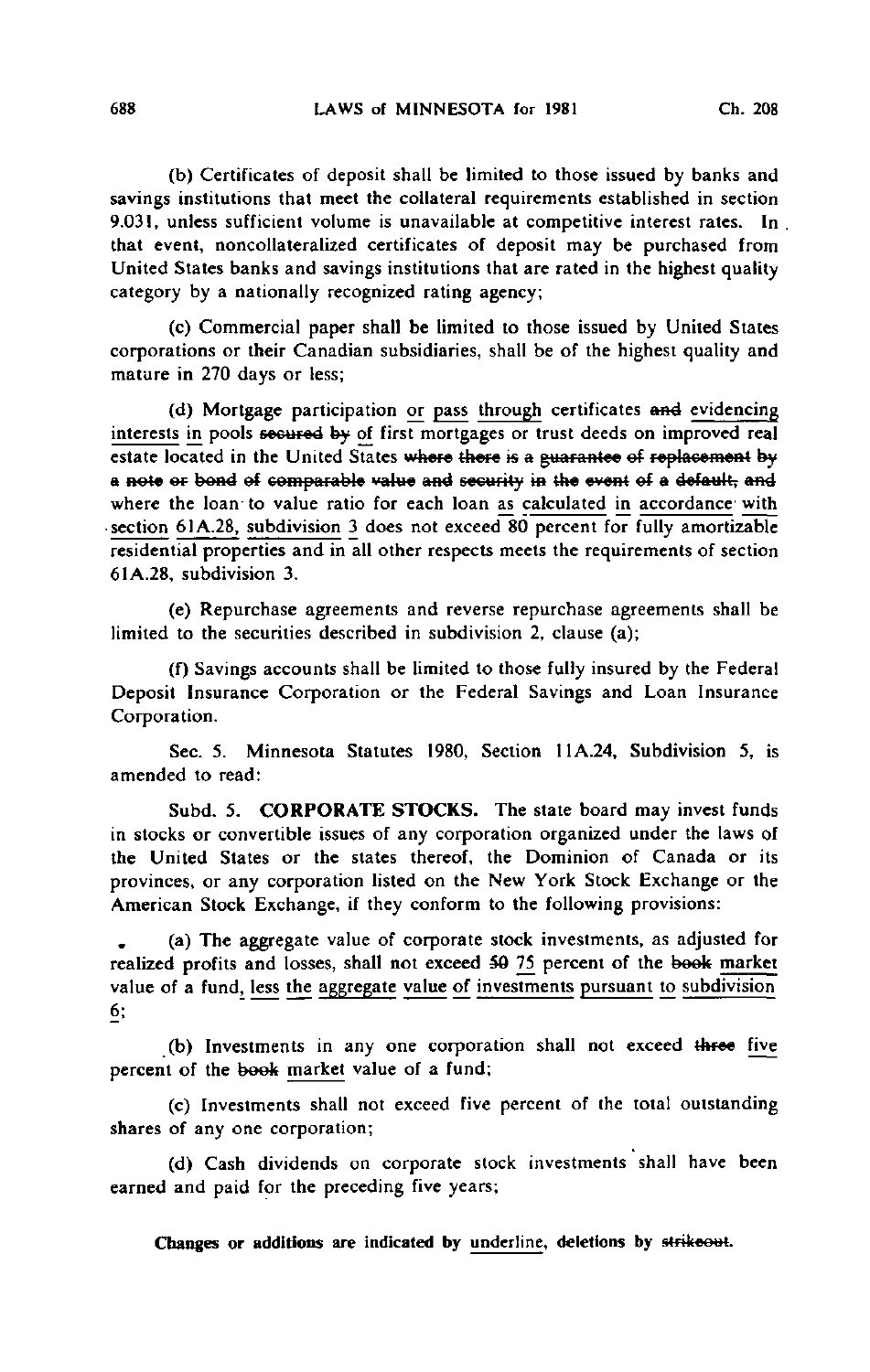(e) Investments which do not conform to the dividend standard contained in clause (d) may be held but the total amount of these securities shall not exceed five percent of the book market value of a fund.

Sec. 6. Minnesota Statutes 1980, Section 11A.24, is amended by adding a subdivision to read:

Subd. 6. OTHER INVESTMENTS. (a) In addition to the investments authorized in subdivisions 1 to 5, and subject to the provisions in clauses (b) and (c), the state board may invest funds in:

(1) Venture capital investment businesses through participation in limited partnerships and corporations;

(2) Real estate ownership interests or loans secured by mortgages or deeds of trust through investment in limited partnerships, bank sponsored collective funds, trusts, and insurance company commingled accounts, including separate accounts:

(3) Regional funds through bank sponsored collective funds and openend investment companies registered under the Federal Investment Company Act of 1940; and

(4) Resource investments through limited partnerships, private placements and corporations.

 $(b)$  The investments authorized in clause (a) may only be made if they conform to the following provisions:

0) The aggregate value of all investments made pursuant to clause (a) shall not exceed 20 percent of the market value of the Fund for which the state board is investing;

(2) There shall be at least four unrelated owners of the investment other than the state board:

(3) State board participation in an investment vehicle shall be limited to 20 percent thereof; and

(4) State board participation in a limited partnership does not include a general partnership interest or other interest involving general liability. The state board shall not engage in any activity as a limited partner which creates general liability.

Sec. 7. Minnesota Statutes 1980, Section 69.77, Subdivision 2, is amended to read:

Subd. 2. Subdivision 1 does not apply to an association enumerated in subdivision la under the following circumstances: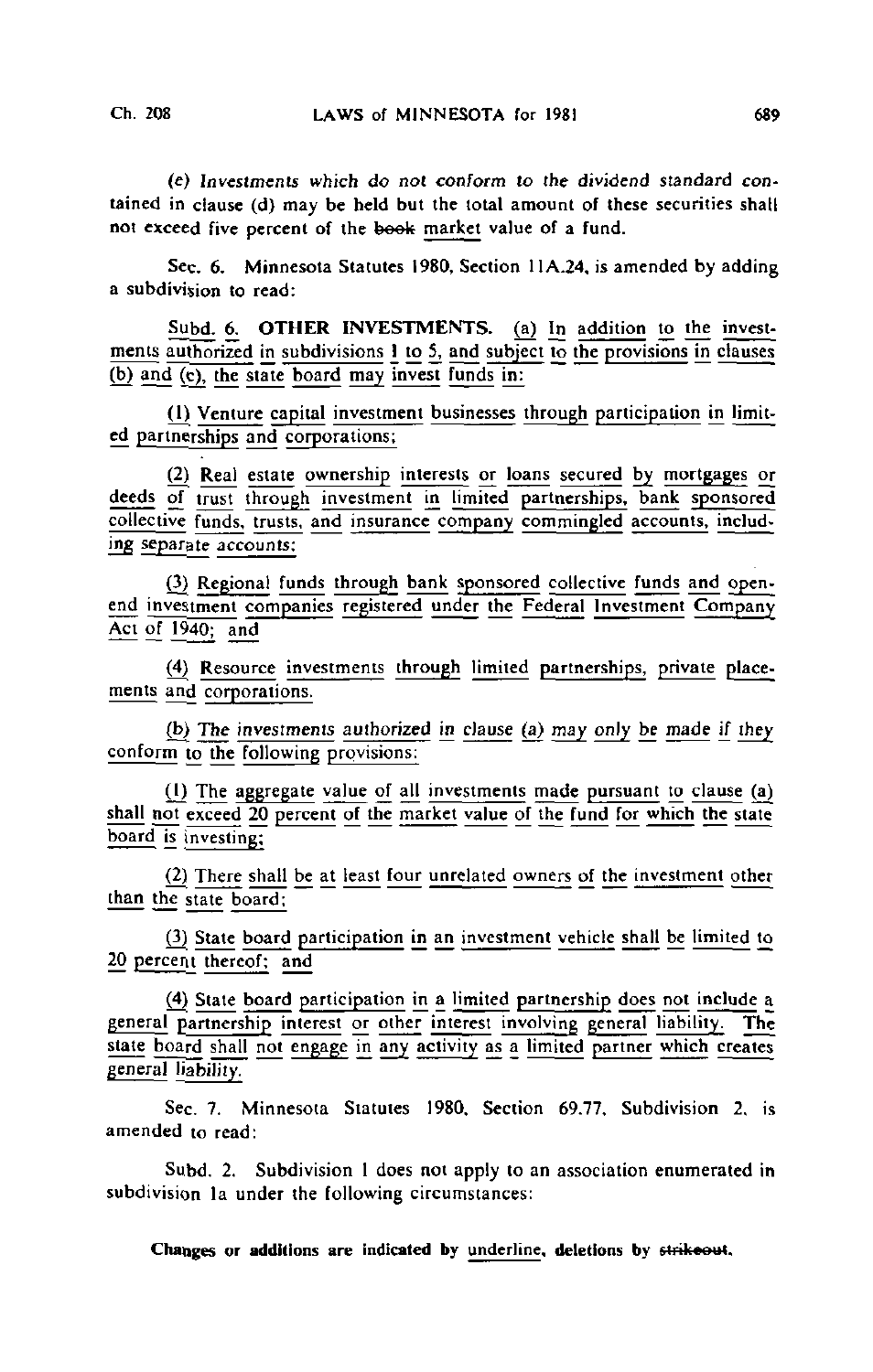(J) Each member of the association pays into the retirement funds of the association during his term of covered employment from and after January I, 1981, a contribution for retirement and survivorship benefits of not less than eight percent of the maximum rate of salary from which retirement and survivorship credits and amounts of benefits are determined, and that the contributions of a member are deducted from his salary by his governmental employer, transmitted to the association, and deposited to the credit of the proper fund thereof, provided that to avoid undue increase in the amount of employee contributions in any one year, any increase in the amount of contributions required by this section may be spread over several years, but the increase in rate of contribution in each year commencing in 1981 shall not be less than one percent until the appropriate levels of required employee contributions have been reached. This paragraph shall not apply to members who are volunteer firefighters, provided that the local governing body shall have given their approval to the exemption following consideration of the most recent actuarial survey.

(2) The officers of the association determine on or before the date established by the municipality, which shall not be later than September 1 and shall not be earlier than August I, of each year the financial requirements and minimum obligation of the association for the following calendar year in accordance with the following requirements:

The financial requirements shall be based on the most recent actuarial survey prepared in accordance with sections 356.215, subdivision 4 and 356.216.

The total of the amounts calculated pursuant to clauses (a) and (b) shall constitute'the financial requirements of the relief association for the following year.

(a) The normal level cost expressed as a percent of covered payroll determined from the actuarial survey shall be applied to the estimated covered payroll of the membership for the following year to determine the dollar amount of normal cost for said following year.

(b) To the dollar amount of normal cost thus determined shall be added an amount equal to the level annual dollar amount sufficient to amortize the unfunded accrued liability by December 31, 2010, as determined from the actuarial survey of the fund.

Except as otherwise provided in this paragraph, the minimum obligation of the governmental subdivision shall be the financial requirements of the association less the estimated amount of member contributions herein provided from covered salary anticipated for the following calendar year and less one year's estimated receipts expected from the applicable state aid program established pursuant to sections 69.011 to 69.051, and from the local police and salaried firefighters' relief association amortization aid program established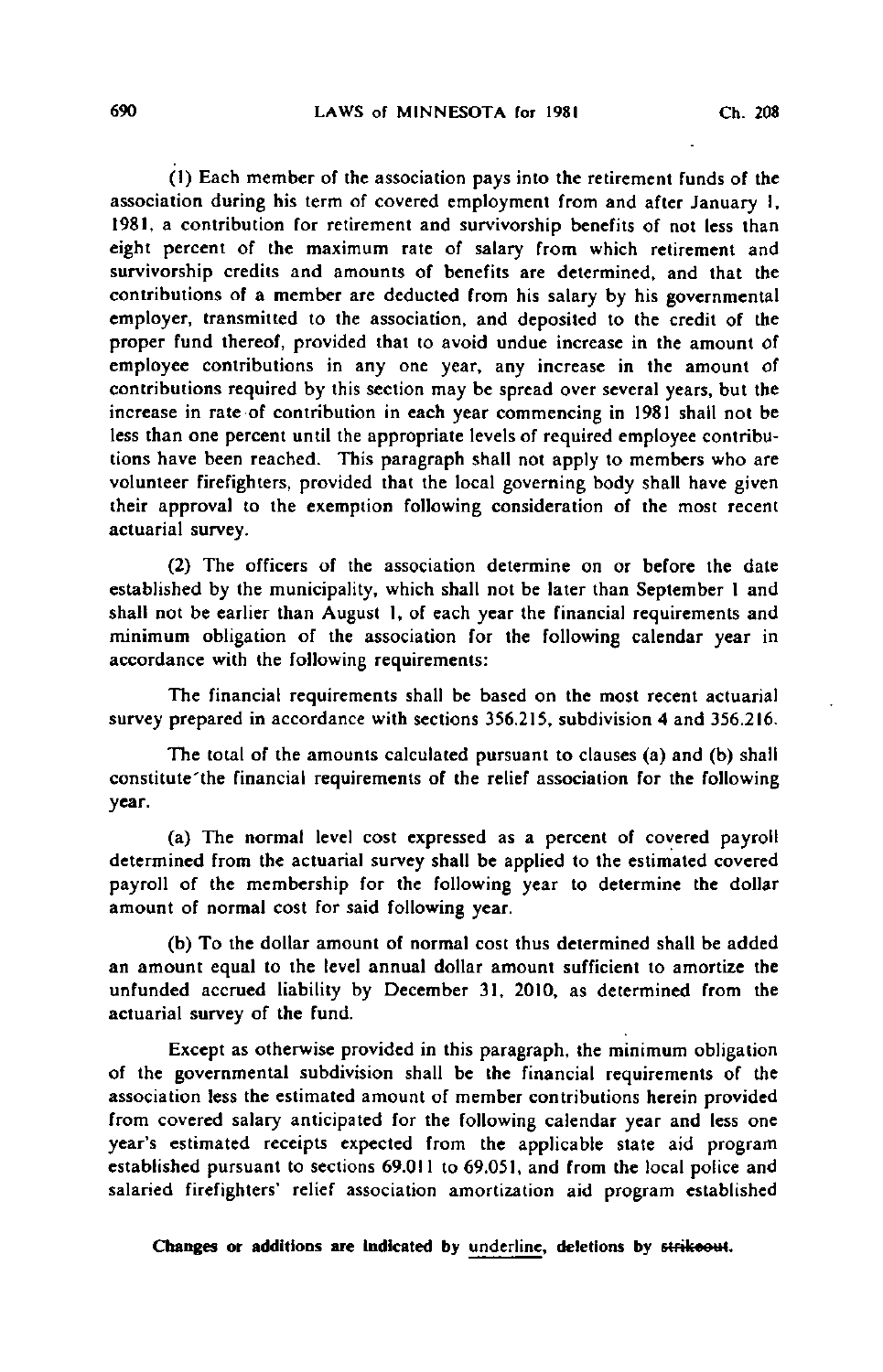pursuant to section 423A.02. The minimum obligation may, by vote of the governing body of the governmental subdivision, be reduced to the amount levied in the preceding year for purposes of the association, plus the following percentage of the difference between that levy and the amount of the minimum obligation determined without benefit of this sentence: for the levy made in 1971, ten percent; in 1972, 20 percent; in 1973, 30 percent; in 1974, 40 percent; in 1975, 50 percent; in 1976, 60 percent; in 1977, 70 percent; in 1978, 80 percent; and in 1979, 90 percent. Commencing with the levy made in 1980, there shall be no reduction in the minimum obligation pursuant to this paragraph.

(3) The foregoing determination of the obligation of a governmental subdivision shall be submitted to its governing body on or before the date established by the municipality which shall not be earlier than August I and shall not be later than September 1 of each year so that it may ascertain if it has been prepared in accordance with law.

(4) The governmental subdivision shall provide and pay as promptly as funds are available to the association at least the amount of the minimum obligation each year. Any portion of this amount not paid to the association at the end of any calendar year shall be increased at the rate of six percent per annum until so paid. On September 1 of any year the unpaid amount subject to interest shall be added to the obligation of the governmental subdivision.

(5) The governmental subdivision shall provide in its annual budget at least its minimum obligation and may levy taxes for the payment thereof without limitation as to rate or amount and irrespective of limitations imposed by other provisions of law upon the rate or amount of taxation when the balance of any fund of the association has attained a specified level; the levy of such taxes shall not cause the amount of other taxes levied or to be levied by the governmental subdivision, which are subject to any such limitation, to be reduced in any amount whatsoever. If the governmental subdivision does not include the full amount of the minimum obligation in its levy for any year, the officers of the association shall certify that amount to the county auditor, who shall spread a levy in the amount of the obligation.

(6) Moneys paid by the governmental subdivision to the association in excess of the minimum amount so required shall be applied to the reduction in the unfunded liabilities of the association.

(7) The funds of the association shall be invested in securities which are proper investments pursuant to section 11A.24, except that up to \$10,000 may be invested in the stock of any one corporation in any account of such small size that the three percent stock limitation specified in section 1IA.24, subdivision 5 would necessitate a lesser investment. Securities held by the association before July 1, 1971, which do not meet the requirements of this paragraph may be retained after that date if they were proper investments for the association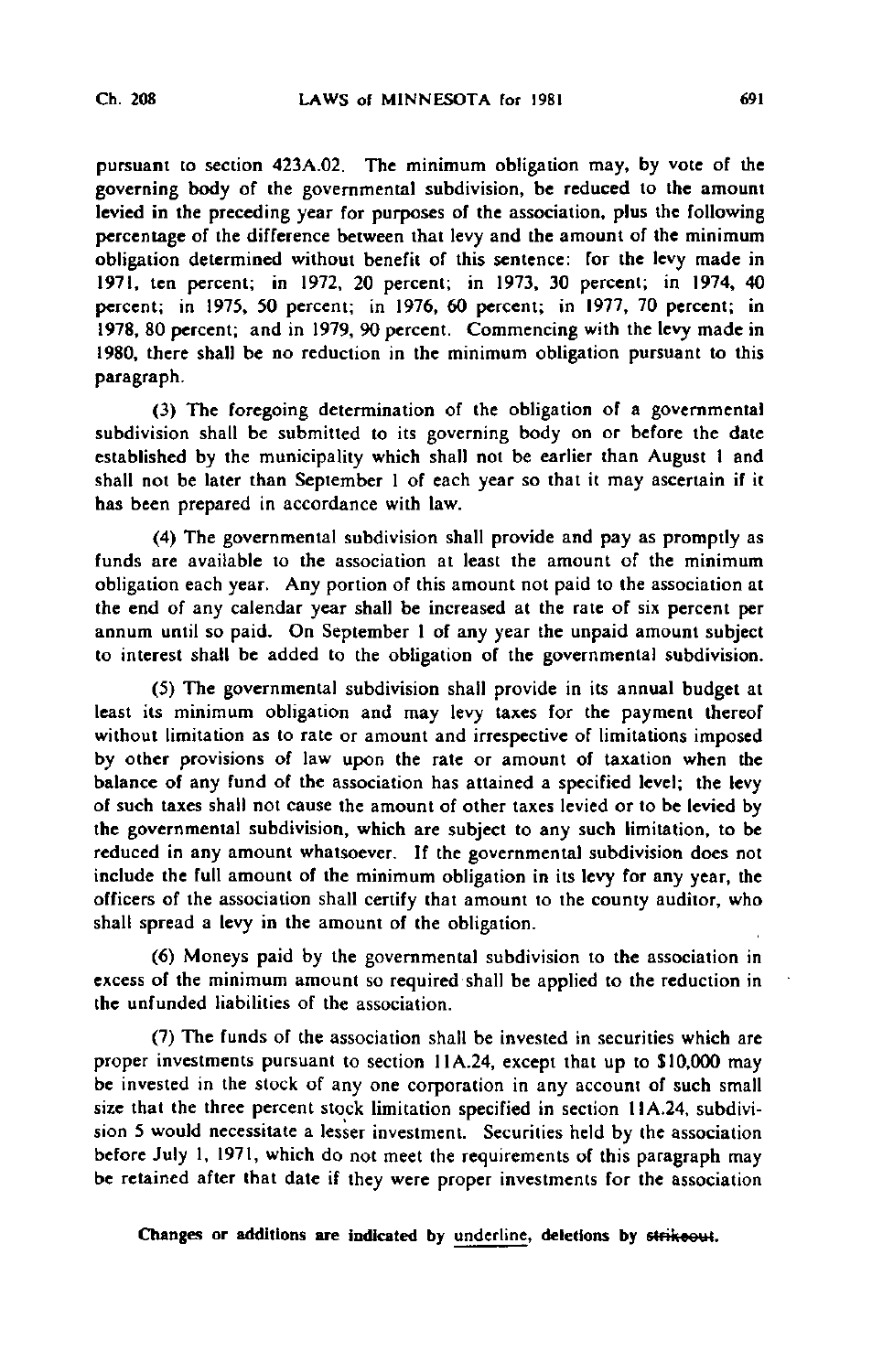on April 28, 1969. The governing board of the association may select and appoint investment agencies to act for and in its behalf or may certify funds for investment by the state board under the provisions of section 1IA.I7, provided that there be no limit to the amount which may be invested in the income share account, in the bond account, or in the fixed-return account, and that up to 20 percent of that portion of the assets of the association invested in the Minnesota supplemental retirement investment fund may be invested in the growth share account.

(8) The association shall procure an actuarial survey showing the condition of its fund pursuant to section 356.216 as of December 31, 1978, and shall procure an actuarial survey every two years thereafter. The association shall also procure a quadrennial experience study pursuant to section 356.216 as of December 31, 1978, and shall procure a quadrennial experience study every four years thereafter. A copy of the actuarial survey and the quadrennial experience study shall be filed with the director of the legislative reference library, the governing body of the municipality in which the association is organized, the executive secretary of the legislative commission on pensions and retirement, and the commissioner of insurance, not later than June I of the following year.

Sec. 8. ' Minnesota Statutes 1980, Section 69.775, is amended to read: 69.775 INVESTMENTS.

The special fund assets of the relief associations governed by sections 69.771 to 69.776 shall be invested in securities which are proper investments pursuant to section 11A.24, except that up to five percent of the special fund assets, or a minimum of \$10,000, may be invested in the stock of any one corporation. Securities held by the associations before January 1, 1972, which do not meet the requirements of this section may be retained after that date if they were proper investments for the association on May 14, 1971. The governing board of the association may select and appoint investment agencies to act for and in its behalf or may certify funds for investment by the state board under the provisions of section 11A.17, provided that there be no limit to the amount which may be invested in the income share account, in the bond account, or in the fixed-return account, and that up to 20 percent of that portion of the assets of the association invested in the Minnesota supplemental retirement investment fund may be invested in the growth share account.

## Sec. 9. [11A.24] [Subd. 7.] APPROPRIATION.

There is annually appropriated to the state board, from the assets of the funds for which the state board invests pursuant to section 6, clause (a), sums sufficient to pay the costs for the management of these funds by private management firms.

Sec. 10. INSTRUCTIONS TO REVISOR;

Whenever it appears in Minnesota Statutes. Chapters 3A: 11A: 13: 69; 352; 353; 354; 355; 356; 422A or 490, the revisor shall replace the terms